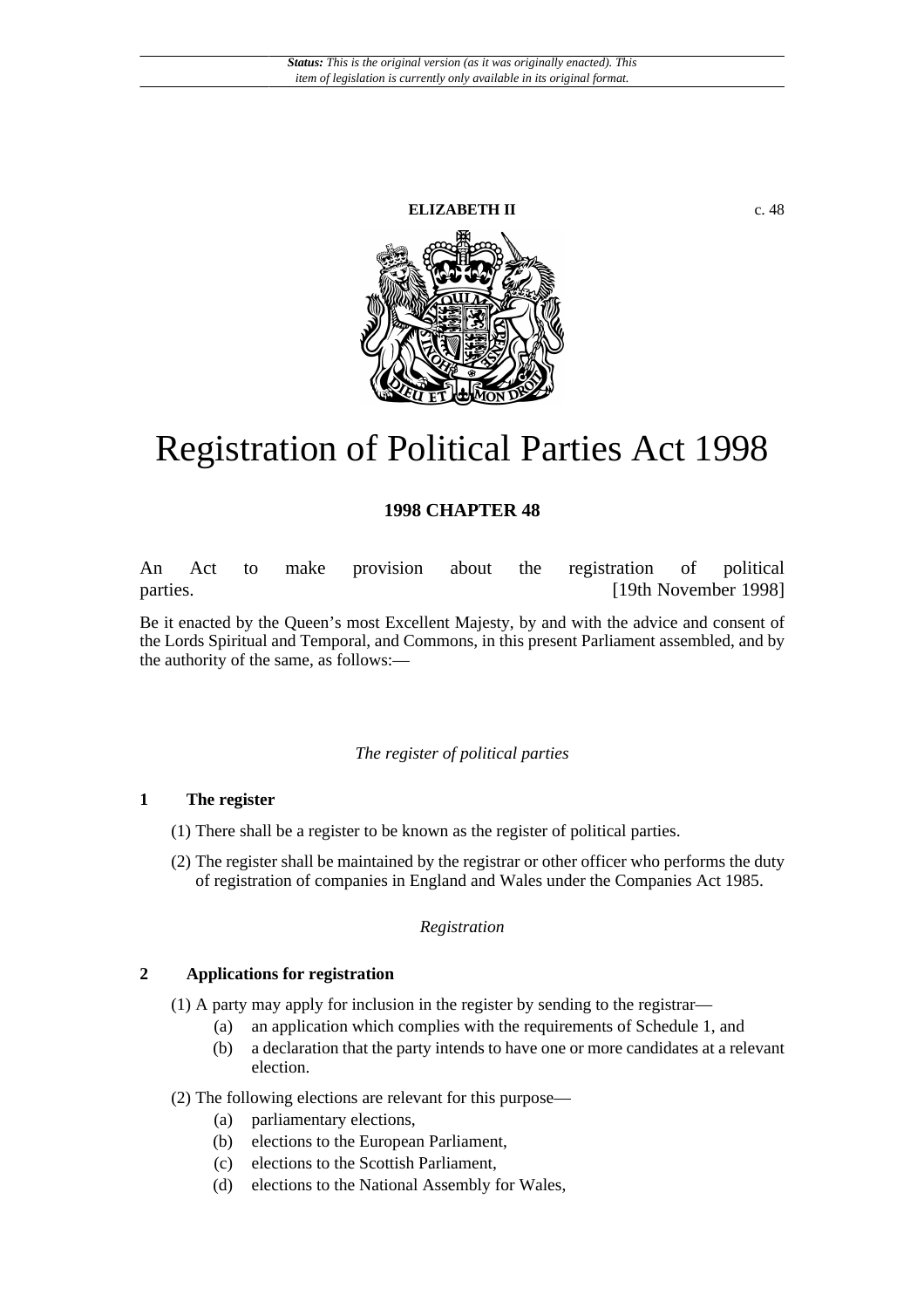- (e) elections to the New Northern Ireland Assembly,
- (f) local government elections, and
- (g) local elections in Northern Ireland.

# **3 Grant of applications**

- (1) The registrar shall grant an application by a party under section 2 unless in his opinion it proposes a registered name which—
	- (a) would be likely to result in the party's being confused by voters with a party which is already registered,
	- (b) comprises more than six words,
	- (c) is obscene or offensive,
	- (d) includes words the publication of which would be likely to amount to the commission of an offence,
	- (e) includes any script other than Roman script, or
	- (f) includes any word or expression prohibited by order made by the Secretary of State.
- (2) An order under subsection  $(1)(f)$  may except the use of a word or expression from the prohibition in specified circumstances.

# **4 Entries in the register**

The registrar shall include in an entry in the register the particulars, apart from home addresses, given in the party's application in accordance with paragraphs 2 to 7 of Schedule 1.

# **5 Emblems**

- (1) A party's application under section 2 may include a request for the registration of up to three emblems to be used by the party on ballot papers.
- (2) The registrar shall grant a request under this section in relation to an emblem unless in his opinion it—
	- (a) would be likely to be confused by voters with an emblem which is already registered for another party,
	- (b) is obscene or offensive,
	- (c) is of such a character that its publication would be likely to amount to the commission of an offence, or
	- (d) includes a word or expression prohibited under section  $3(1)(f)$ .
- (3) A registered emblem shall be a black and white representation of the emblem shown in the application.

*Changing, confirming and removing registrations*

# **6 Changes to the register**

- (1) A party may apply to the registrar to have its entry in the register altered by—
	- (a) the amendment of any particular other than a registered name,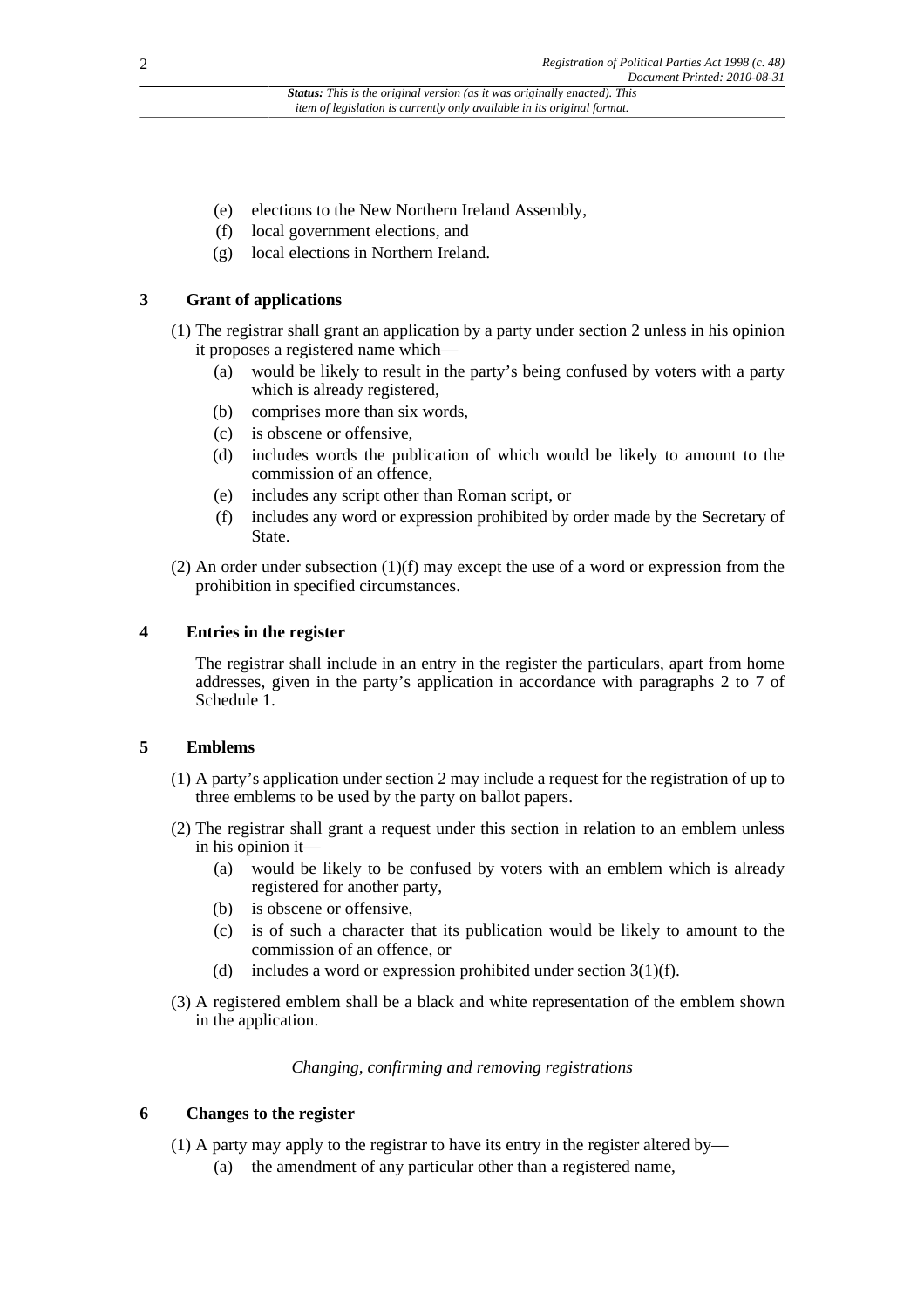- (b) the addition, substitution or removal of an emblem, or
- (c) the addition of information prescribed under paragraph 7 of Schedule 1 since the party applied for registration.
- (2) Subject to subsections (3) and (4), the registrar shall grant an application under this section.
- (3) The registrar shall refuse an application to add an emblem if—
	- (a) the party already has three registered emblems, or
	- (b) in the registrar's opinion, any of paragraphs (a) to (d) of section 5(2) apply to the emblem.
- (4) The registrar shall refuse to substitute an emblem if in his opinion any of paragraphs (a) to (d) of section  $5(2)$  apply to the new emblem.
- (5) If as a result of an application under this section one person will be registered both as leader and as nominating officer, the application must request the addition of the name of the holder of some other specified office in the party.
- (6) If an application under this section requests the substitution of the name of a leader, nominating officer or other officer, or an addition in accordance with subsection (5), the application must give the home address of the person whose name is to be substituted or added.
- (7) An application under this section must be accompanied by any fee prescribed by order made by the Secretary of State.

# **7 Confirmation of registration**

- (1) A party's registration shall lapse at the end of the period of three months beginning with any anniversary of its inclusion in the register unless the registered leader notifies the registrar that the party is to remain registered.
- (2) A notice under subsection (1) must either—
	- (a) state that the particulars in the party's entry remain accurate and include any information prescribed under paragraph 7 of Schedule 1 since the party applied for registration, or
	- (b) include an application under section 6 as a result of which the party's entry will become accurate and will include any information prescribed under paragraph 7 of Schedule 1 since the party applied for registration.
- (3) A notice under subsection (1) must—
	- (a) be in writing,
	- (b) be received by the registrar during the period beginning one month before the relevant anniversary and ending three months after it, and
	- (c) be accompanied by any fee prescribed by order made by the Secretary of State.

# **8 Removal of entries from the register**

- (1) The registrar shall remove a party's entry from the register if—
	- (a) it lapses under section 7, or
	- (b) the party applies to have its entry removed.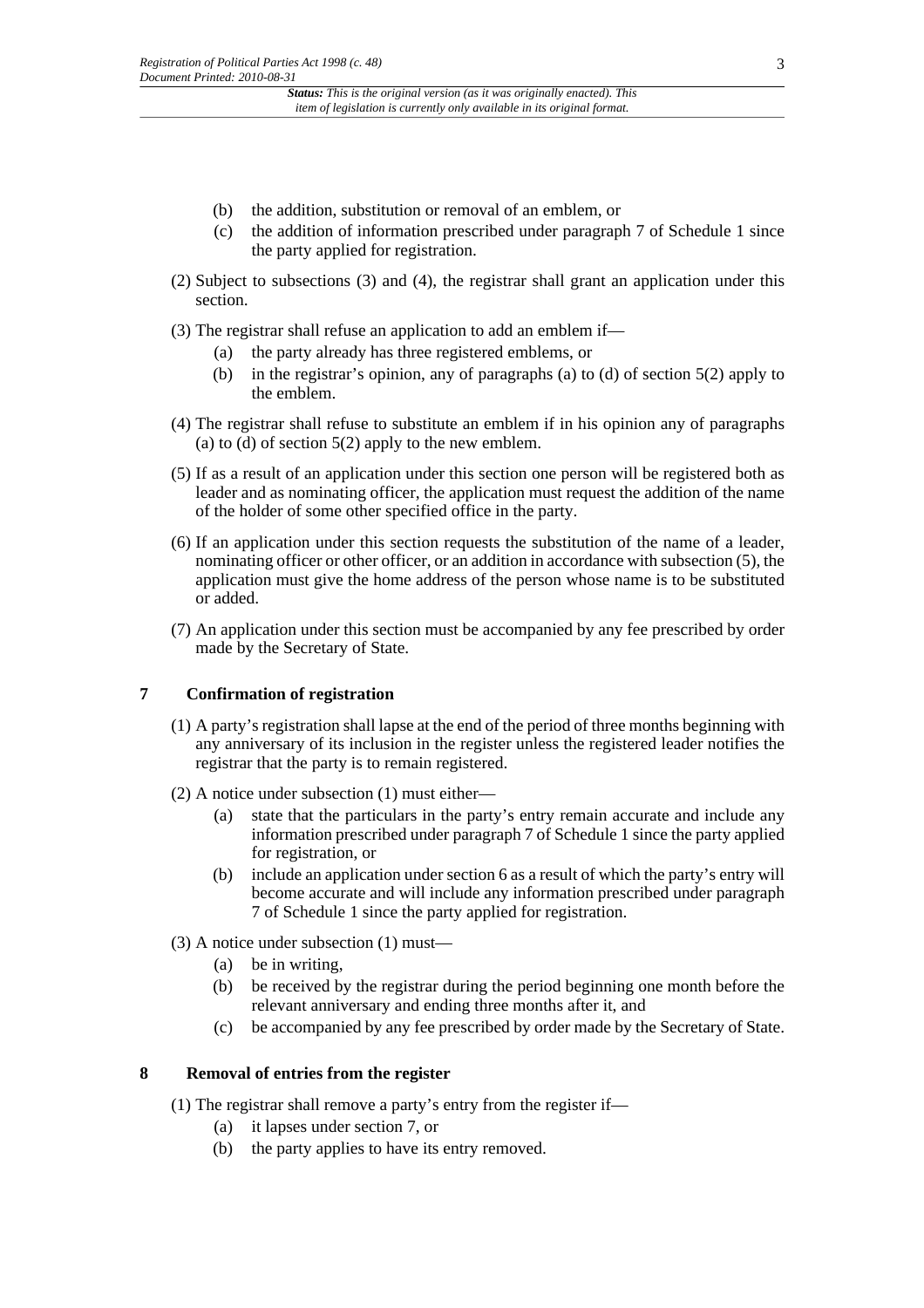- (2) Where a party's entry is removed from the register, the registrar shall, in considering applications made by other parties before or during the transitional period, treat the entry as still being in the register.
- (3) The transitional period is the period of three months beginning with the day on which the entry is removed from the register.

# **9 Applications under section 6 or 8**

- (1) Subject to subsection (3), an application by a party under section 6 or 8 must be signed by its responsible officers.
- (2) For the purposes of this section "the responsible officers" are—
	- (a) the registered leader;
	- (b) the registered nominating officer;
	- (c) where the leader and the nominating officer are the same person, the other registered officer.
- (3) If any responsible officer is unable to sign an application—
	- (a) the holder of some other office in the party may sign in his place, and
	- (b) the application must include a statement of the reason why the responsible officer is unable to sign and a declaration that the holder of the other office is authorised to sign in his place.

# *Speaker's Committee*

# **10 Speaker's committee**

Before the registrar decides any question arising under section 3, 5, 6 or 18 he may seek advice from a committee of Members of the House of Commons appointed by the Speaker for the purpose.

# *Access to the register*

# **11 General access**

(1) The Secretary of State shall make regulations requiring the registrar—

- (a) to allow anyone to inspect the register, or any part of it, in such manner as the regulations may prescribe, and
- (b) to provide copies of the register, or any part of it, on request.
- (2) Regulations under this section may impose conditions, or enable the registrar to impose conditions, including conditions as to the payment of fees.

# **12 Request by Secretary of State**

On receipt of a request by the Secretary of State the registrar shall send a copy of the register to—

- (a) the Secretary of State;
- (b) any person specified in the request.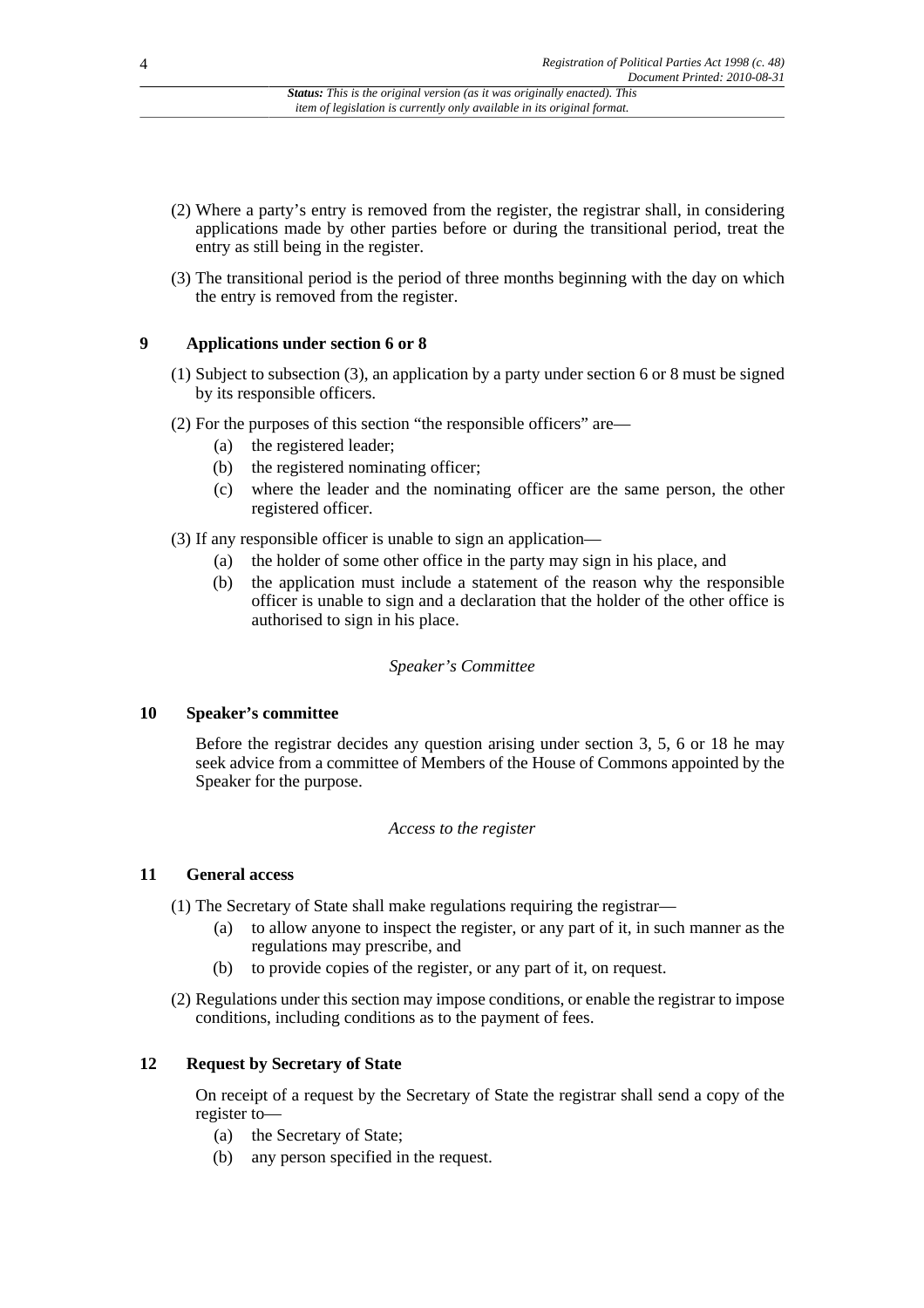*Effects of registration*

#### **13 Parliamentary elections: nomination and ballot papers**

Schedule 2 (which amends the Parliamentary Elections Rules) shall have effect.

# **14 Party political broadcasts**

- (1) A broadcaster shall not include in its broadcasting services any party political broadcast made on behalf of a political party which is not registered under this Act.
- (2) In this section "broadcaster" means—
	- (a) the holder of a licence under the Broadcasting Act 1990 or 1996 ,
	- (b) the British Broadcasting Corporation, and
	- (c) Sianel Pedwar Cymru.

#### **15 Security at party conferences**

- (1) Section 170 of the Criminal Justice and Public Order Act 1994 (security at party conferences) shall be amended as follows.
- (2) In subsections (1) and (3) for "qualifying political party" substitute in each place "qualifying registered political party".
- (3) After subsection (4) add—
	- "(5) In this section "registered political party" means a party registered under the Registration of Political Parties Act 1998."

#### *Transitional provisions*

#### **16 First transitional stage**

- (1) The registrar shall not make any entry in the register before the end of the period of six weeks beginning with the day on which this section comes into force.
- (2) As soon as possible after the end of that period, the registrar shall determine all first stage applications for registration.
- (3) Paragraph 2(2) of Schedule 1 shall not apply to a first stage application.
- (4) An application is a "first stage application" if it is made—
	- (a) before the end of the period of four weeks beginning with the day on which this section comes into force, and
	- (b) by a party to which at least one Member of the House of Commons belongs at the time when the application is made.

#### **17 Second transitional stage**

(1) The registrar shall not make any entry in the register, except in pursuance of a first stage application, until the end of the period of twelve weeks beginning with the day on which this section comes into force.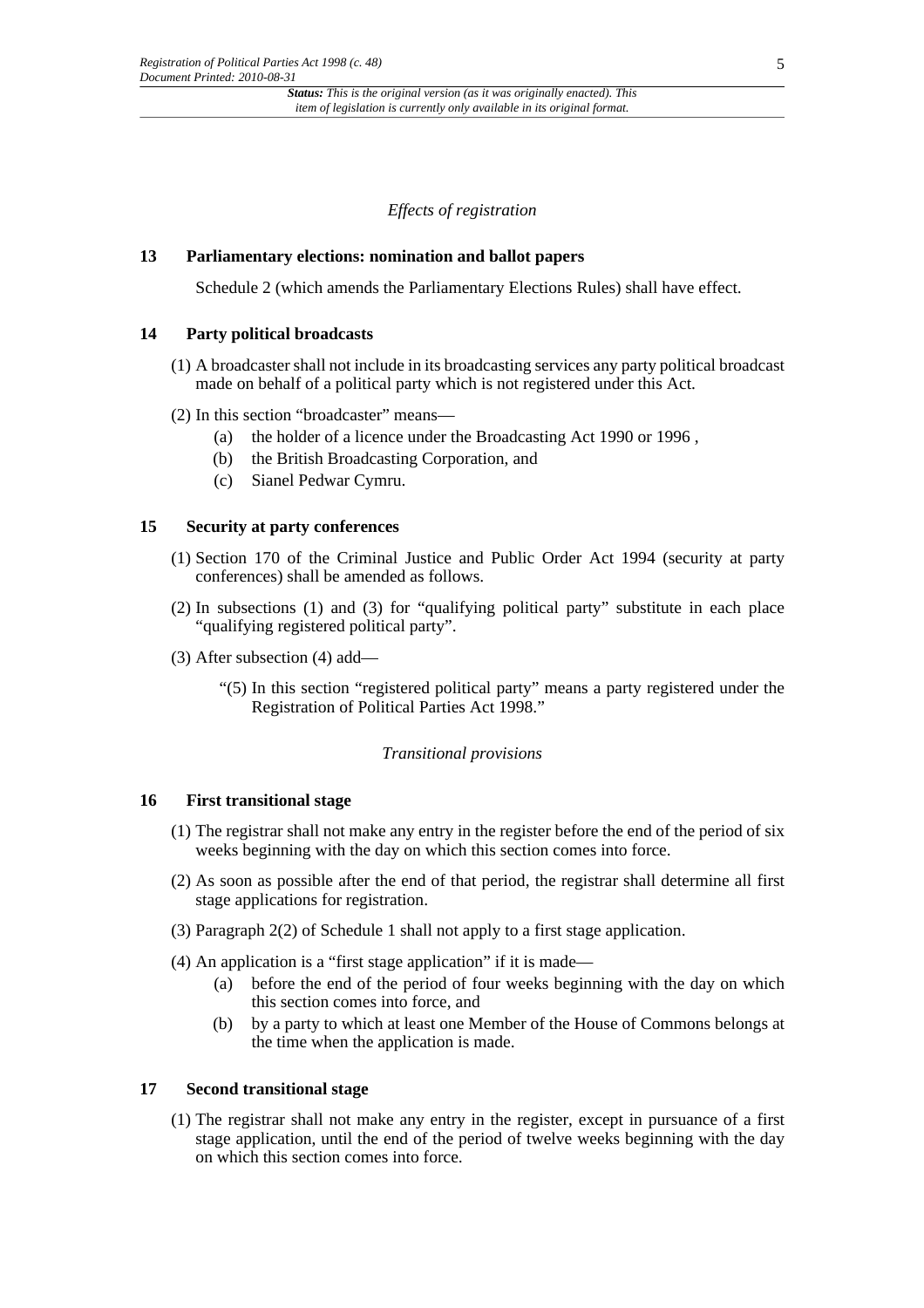- (2) As soon as possible after the end of that period the registrar shall determine all second stage applications for registration.
- (3) An application is a "second stage application" if it is made before the end of the period of ten weeks beginning with the day on which this section comes into force (and is not a first stage application).
- (4) The registrar shall not make any entry in the register except in pursuance of a first or second stage application, until he has determined all first and second stage applications.

# **18 Transitional ground for refusal to register**

- (1) The registrar shall refuse a first or second stage application by a party if—
	- (a) it proposes a registered name which in his opinion would be likely to result in the party's being confused by voters with another party, and
	- (b) the other party is registered or has submitted a first or second stage application which, having considered the history of the two parties, he intends to grant.
- (2) The registrar shall refuse a request made in a party's first or second stage application for the registration of an emblem if in his opinion it would be likely to be confused by voters with—
	- (a) an emblem which is already registered for another party, or
	- (b) an emblem which it would be appropriate to allow another party to register.

#### *Miscellaneous and general*

# **19 False statements: offence**

- (1) It is an offence knowingly or recklessly to make a statement to the registrar which—
	- (a) is made, or purports to be made, on behalf of a party for any purpose of this Act, and
	- (b) is false in any material particular.
- (2) A person guilty of an offence under subsection (1) shall be liable on summary conviction to a fine not exceeding level 5 on the standard scale.

#### **20 Orders and regulations**

- (1) Any order or regulations under this Act shall be made by statutory instrument.
- (2) Any order or regulations under this Act, except for an order under section 25, shall be subject to annulment in pursuance of a resolution of either House of Parliament.

# **21 Money**

- (1) There shall be paid out of money provided by Parliament any increase attributable to this Act in the sums payable out of money so provided under any other enactment.
- (2) Any fees received by the registrar by virtue of this Act shall be paid into the Consolidated Fund.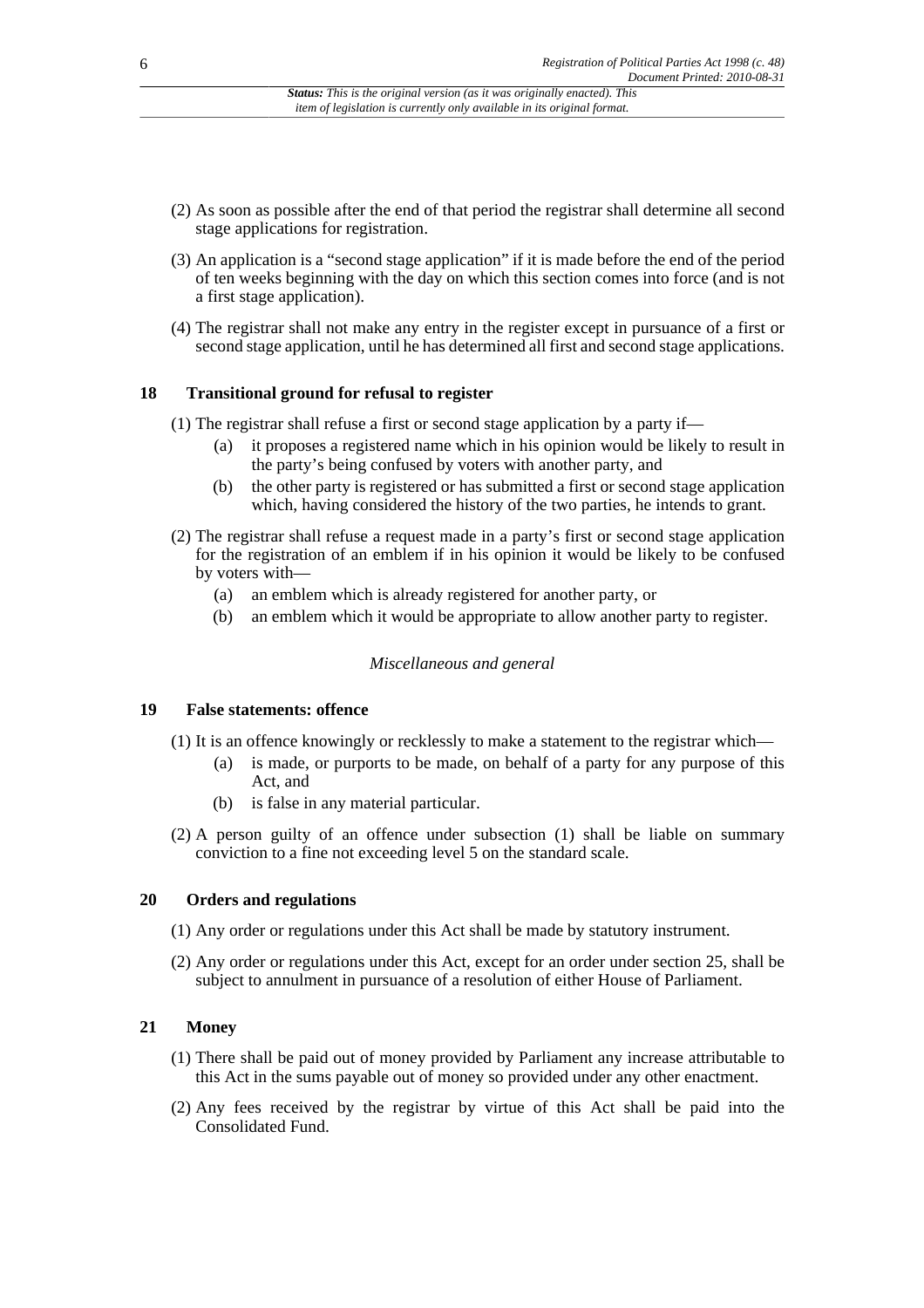#### **22 Interpretation**

In this Act—

"local election", in relation to Northern Ireland, has the same meaning as in the Electoral Law Act Northern Ireland) 1962,

"local government election" means an election which is a local government election within the meaning of section 191, 203 or 204 of the Representation of the People Act 1983,

"party" includes any person or organisation,

"the register" means the register of political parties, and

"the registrar" means the person required by section 1(2) to maintain the register.

# **23 Consequential amendments**

Schedule 3 (consequential amendments and modifications) shall have effect.

#### **24 Short title**

This Act may be cited as the Registration of Political Parties Act 1998.

# **25 Commencement**

(1) The following provisions shall come into force on the day on which this Act is passed—

- (a) sections 20, 21, 22, 24, 26 and this section, and
- (b) any other provision so far as it contains power to make subordinate legislation.
- (2) The following provisions shall come into force on such day as the Secretary of State may by order appoint—
	- (a) sections 13, 14 and 15,
	- (b) Schedule 2, and
	- (c) paragraph 3 of Schedule 3.
- (3) The other provisions of this Act shall come into force at the end of the period of two weeks beginning with the day on which it is passed.

### **26 Extent**

This Act extends to Northern Ireland.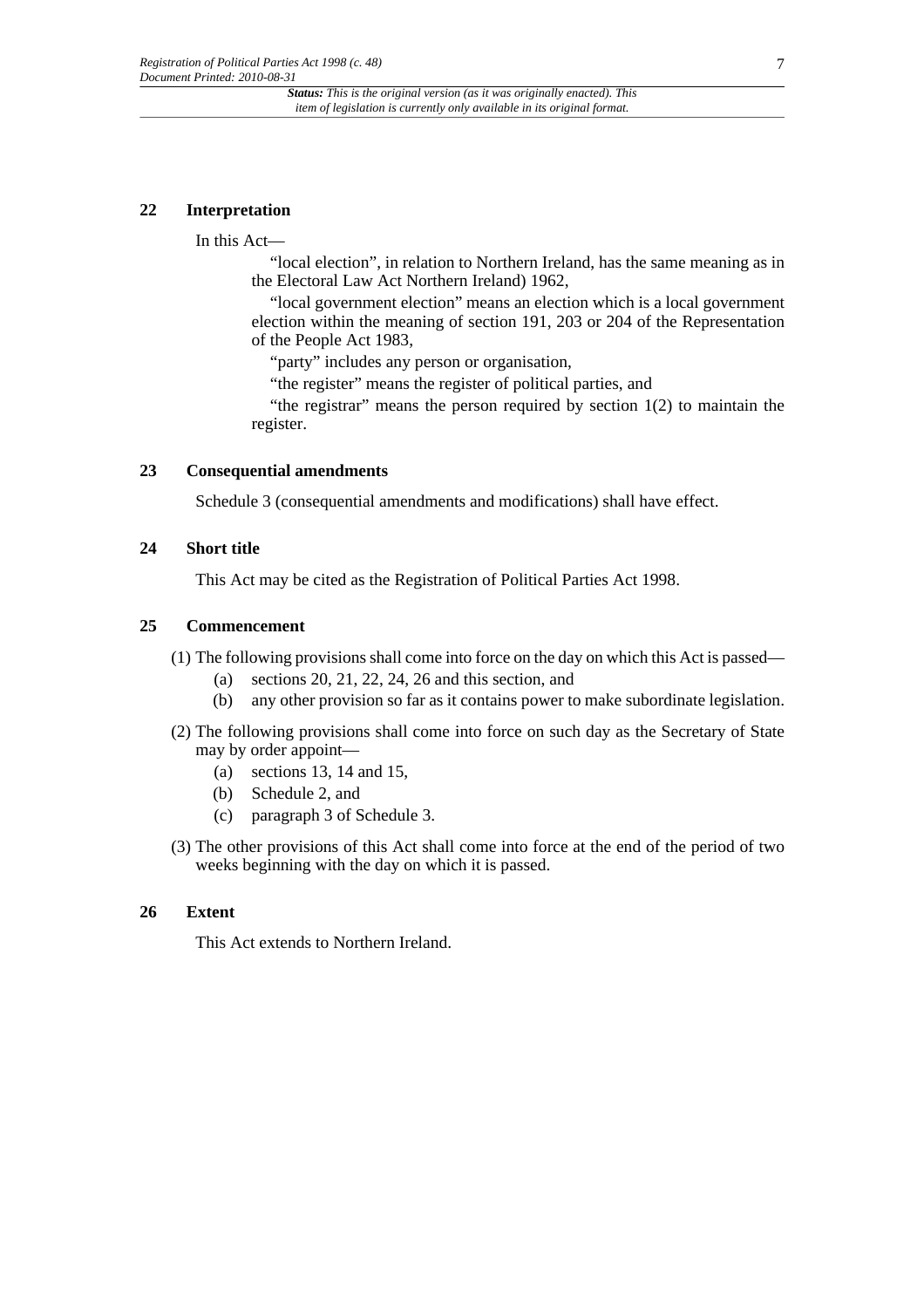*Status: This is the original version (as it was originally enacted). This item of legislation is currently only available in its original format.*

# S C H E D U L E S

# SCHEDULE 1 Section 2.

#### APPLICATIONS FOR REGISTRATION

#### *Introductory*

- **1** An application for inclusion in the register of political parties—
	- (a) must comply with paragraphs 2 to 8 below, and
	- (b) must be accompanied by any fee prescribed by order made by the Secretary of State.

#### *Names*

- **2** (1) An application must specify either—
	- (a) a name to be the party's registered name, or
	- (b) a name in Welsh and a name in English to be the party's registered names.
	- (2) If a name to be registered is in a language other than English or Welsh the application must include an English translation.

#### *Headquarters*

- **3** An application must specify—
	- (a) the address of the party's headquarters, or
	- (b) if the party has no headquarters, an address to which communications to the party may be sent.

# *Registered officers*

- **4** (1) An application must give the name and home address of a person to be registered as the party's leader.
	- (2) That person must be—
		- (a) the overall leader of the party, or
		- (b) where there is no overall leader of the party, a person who is the leader of the party for some purpose specified in the application.
- **5** (1) An application must give the name and home address of a person to be registered as the party's nominating officer.
	- (2) A party's registered nominating officer must have responsibility for the arrangements for—
		- (a) the submission by representatives of the party of lists of candidates for the purpose of elections, and
		- (b) the approval of descriptions and emblems used on nomination and ballot papers at elections.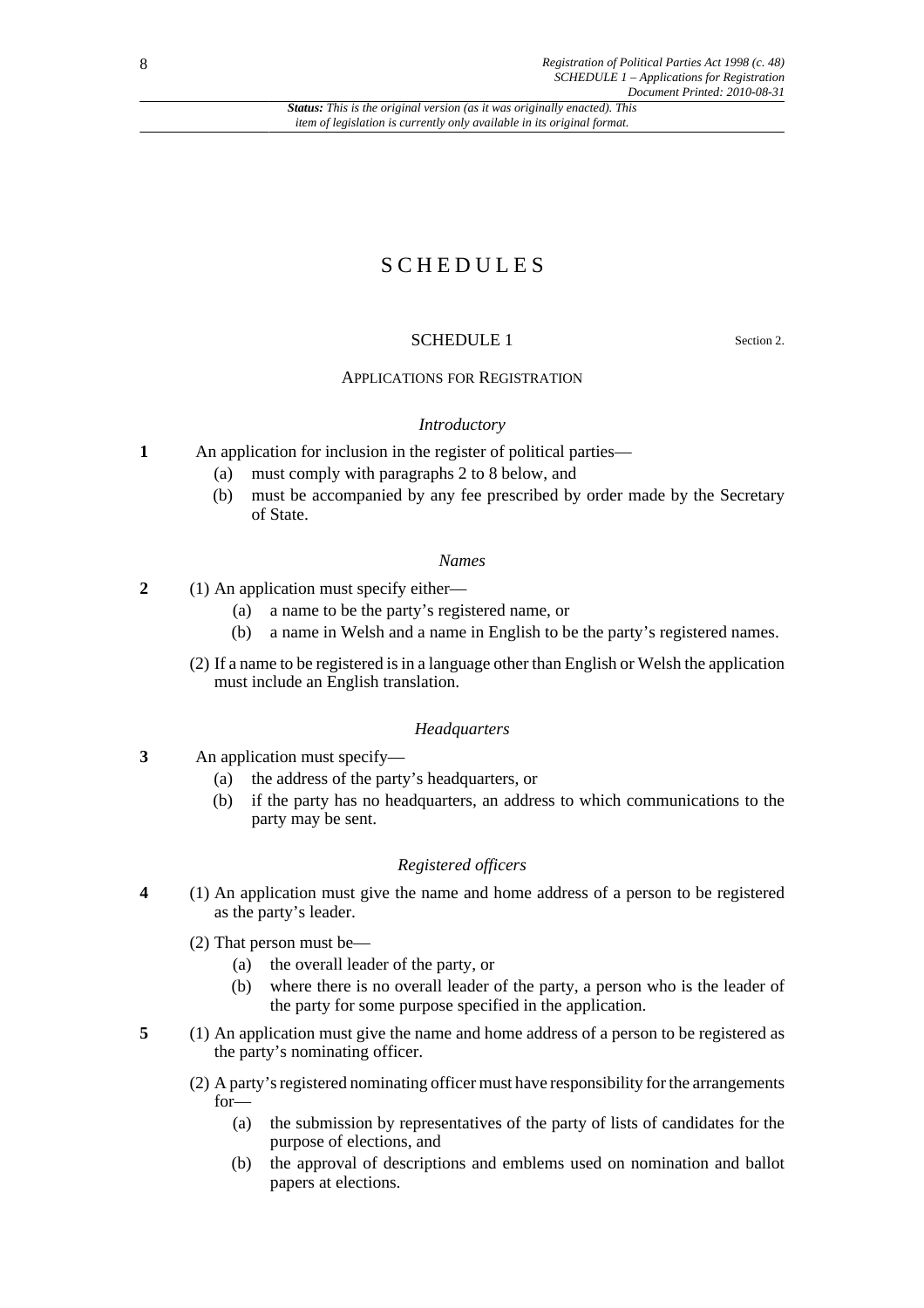#### *Status: This is the original version (as it was originally enacted). This item of legislation is currently only available in its original format.*

**6** If one person is named in an application both as leader and as nominating officer, the application must also give the name and home address of the holder of some other specified office in the party.

#### *Additional information*

**7** An application must include any other information prescribed by order made by the Secretary of State.

#### *Signature*

**8** An application must be signed by the proposed registered leader or registered nominating officer and must include a declaration that he is authorised to sign the application on behalf of the party.

#### SCHEDULE 2 Section 13.

#### AMENDMENTS OF THE PARLIAMENTARY ELECTIONS RULES

- **1** The Parliamentary Elections Rules set out in Schedule 1 to the Representation of the People Act 1983 shall be amended as follows.
- **2** After rule 6 (nomination of candidates) insert—

#### *"Nomination papers: name of registered political party*

- **6A** (1) A nomination paper may not include a description of a candidate which is likely to lead voters to associate the candidate with a registered political party unless the description is authorised by a certificate—
	- (a) issued by or on behalf of the registered nominating officer of the party, and
	- (b) received by the returning officer at some time during the period for delivery of nomination papers set out in the Table in rule 1.
	- (2) A person shall be guilty of a corrupt practice if he fraudulently purports to be authorised to issue a certificate under paragraph (1) on behalf of a registered political party's nominating officer.
	- (3) In the application of this rule in relation to an election "registered political party" means a party which was registered under the Registration of Political Parties Act 1998 at the time by which the notice of election is required to be published by virtue of rule 1."
- **3** (1) Rule 12 (decisions as to validity of nomination papers) is amended as follows.
	- (2) At the beginning of paragraph (3) insert "Subject to paragraph (3A),".
	- (3) After paragraph (3) insert—
		- "(3A) If in the returning officer's opinion a nomination paper breaks rule  $6A(1)$ , he shall give a decision to that effect as soon as practicable after the close of the period for delivery of nomination papers set out in the Table in rule  $1.\overline{)}$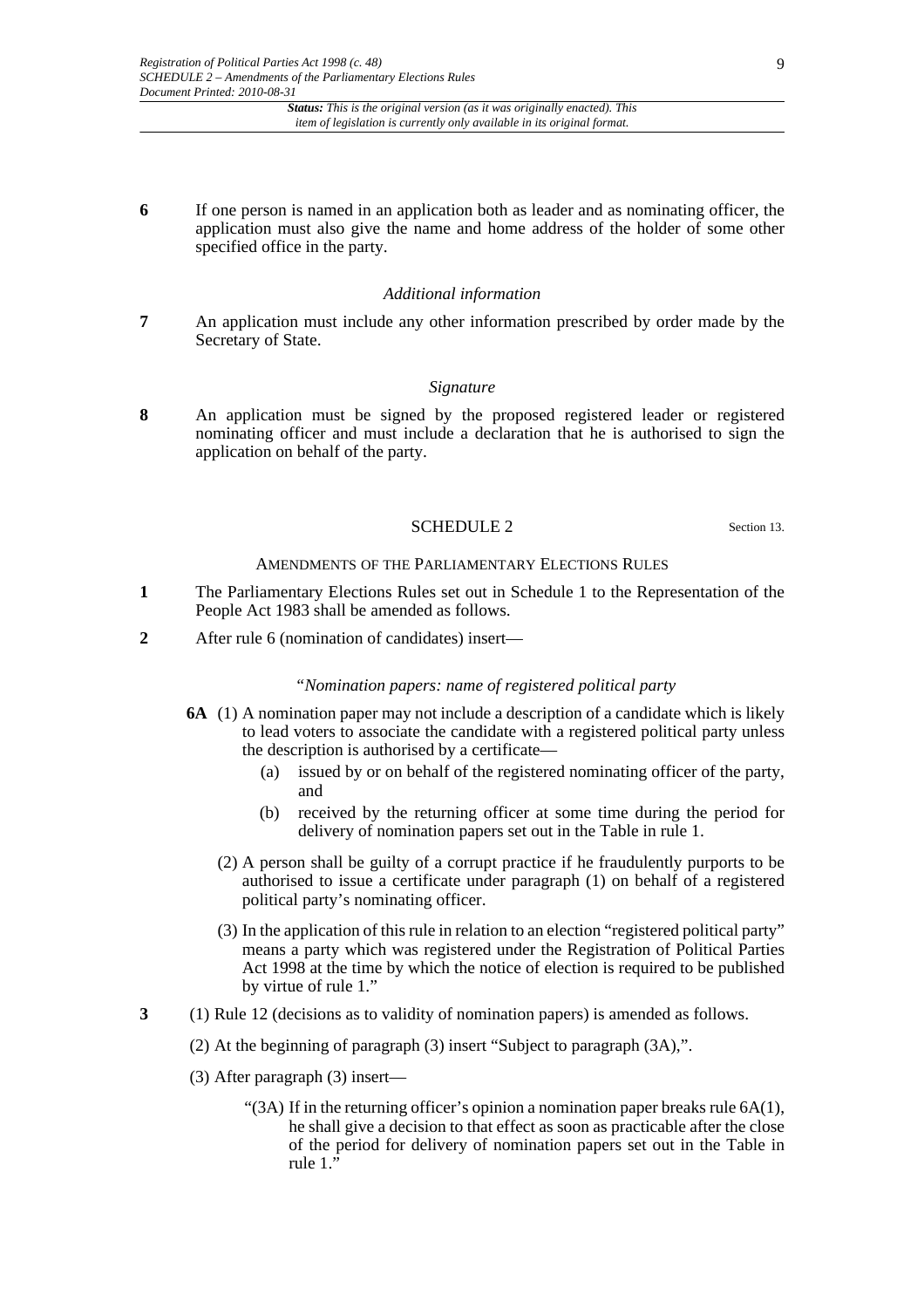- (4) In paragraph (4) for "Where he" substitute "Where the returning officer".
- **4** In rule 19 (the ballot papers), after paragraph (2) insert—
	- "(2A) If a candidate who is the subject of a party's authorisation under rule  $6A(1)$  so requests, the ballot paper shall contain, against the candidate's particulars, the party's registered emblem (or, as the case may be, one of the party's registered emblems).
	- (2B) The request must—
		- (a) be made in writing to the returning officer, and
		- (b) be received by him during the period for delivery of nomination papers set out in the Table in rule 1."
- **5** In the Appendix of Forms, for the form of the front of the ballot paper there shall be substituted the form set out in the Appendix to this Schedule.
- **6** In the Directions as to printing the ballot paper in the Appendix of Forms—
	- (a) in paragraph 2(a) for "and the particulars of the candidates" substitute ", the particulars of the candidates and words forming part of emblems", and
	- (b) after paragraph 3 add—
		- "**3A** Where an emblem is to be printed against a candidate's particulars—
			- (a) it shall be printed between the candidate's particulars and the vertical rule separating the candidates' particulars from the spaces where the vote is to be marked, and
			- (b) its size as printed shall not exceed two centimetres square."

# SCHEDULE 3 Section 23.

# CONSEQUENTIAL AMENDMENTS AND MODIFICATIONS

# *European Parliamentary Elections Act [1978 \(c. 10\)](http://www.legislation.gov.uk/id/ukpga/1978/10)*

**1** In section 3(8)(a) of the European Parliamentary Elections Act 1978 (electoral system in Great Britain: meaning of "registered party") for "a party registered under any enactment providing for the registration of political parties" substitute "a party registered under the Registration of Political Parties Act 1998".

# *Companies Act [1985 \(c. 6\)](http://www.legislation.gov.uk/id/ukpga/1985/6)*

**2** Section 704(2) of the Companies Act 1985 (staff) shall have effect as if the purpose referred to included the purpose of carrying out functions under this Act.

# *Broadcasting Act [1990 \(c. 42\)](http://www.legislation.gov.uk/id/ukpga/1990/42)*

**3** In sections 36(3) and 107(2) of the Broadcasting Act 1990 (party political broadcasts) after "subsection (1)" insert "but subject to section 14 of the Registration of Political Parties Act 1998 (prohibition of broadcasts by unregistered parties)".